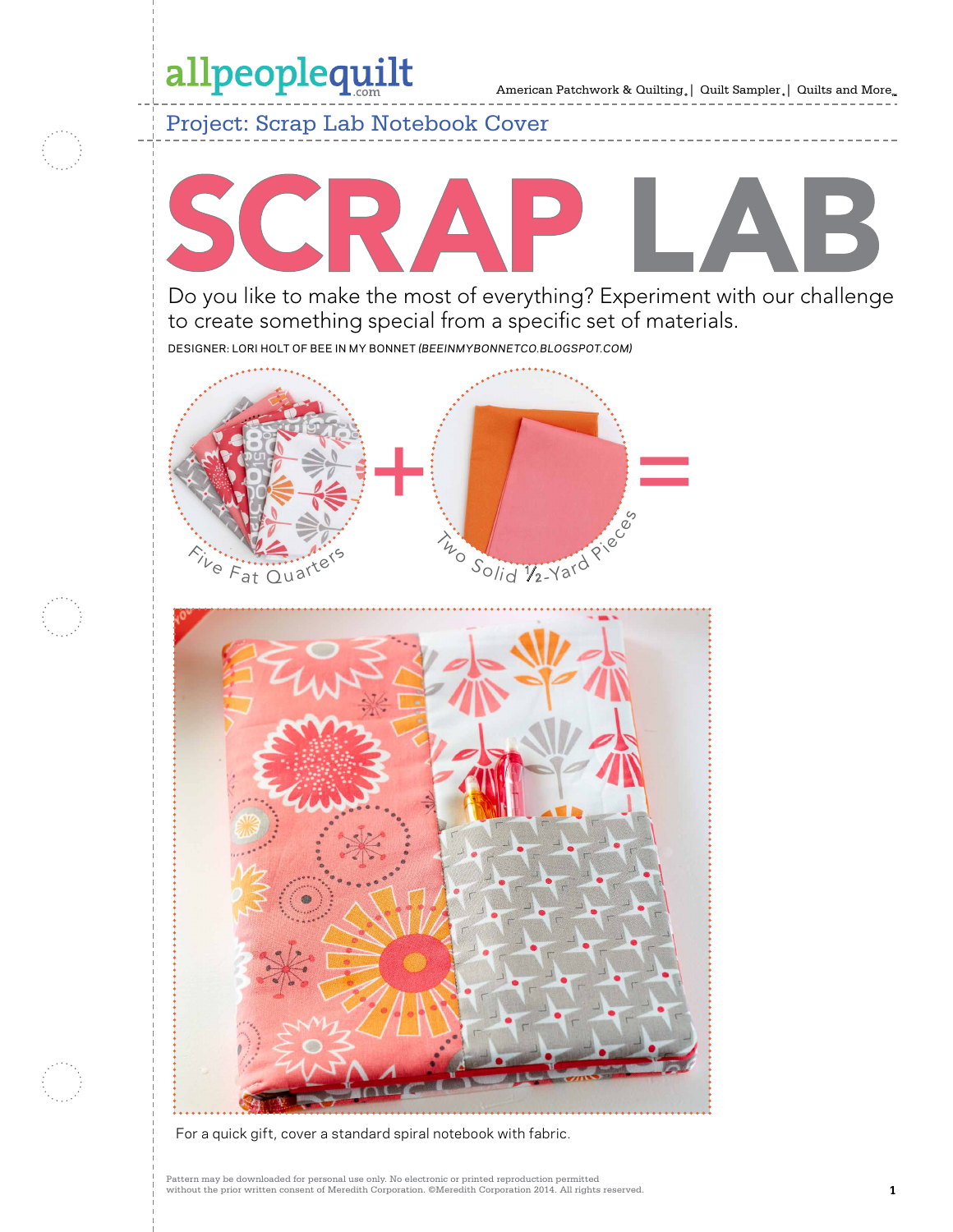### allpeoplequilt

### Project: Scrap Lab Notebook Cover

#### **Materials**

- 5-18×21" pieces (fat quarters) assorted prints in gray (2), white, and pink (2) (outer cover, inner pockets)
- **•** 1⁄2 yard *each* solid pink and solid orange (inner pockets)
- **•** 1⁄2 yard lining fabric
- **•** 14 ×20" batting
- 7×10<sup>1</sup>⁄2" spiral notebook

Finished notebook cover:  $9 \times 11\frac{1}{2}$ "

Yardages and cutting instructions are based on 42" of usable fabric width.

Measurements include 1/4" seam allowances, except where indicated. Sew with right sides together unless otherwise stated.

#### Cut Fabrics

Cut pieces in the following order.

**From the first gray print, cut: •** 1—5×12" rectangle **From white print, cut: •** 1—5×12" rectangle **From the first pink print, cut: •** 1—12×14" rectangle **From** *each* **of second gray print, second pink print, solid pink, and solid orange, cut: •** 1—12×16" rectangle

**From lining, cut:**

■ 1-14×20" rectangle for lining

#### Make Notebook Cover

1. Fold gray print 5×12" rectangle in half to make a 5×6" rectangle. Place it atop white print 5×12" rectangle with raw edges aligned (Diagram 1). Using a  $\frac{1}{8}$ " seam allowance, sew around three sides that have raw edges, leaving folded edge unsewn, to make outer pocket unit.

- 2. Sew together outer pocket unit and pink print 12×14" rectangle to make outer cover (Diagram 2). Press seam toward pink print. The outer cover should be 12×181⁄2" including seam allowances.
- 3. Place 14×20" lining rectangle on a flat surface with wrong side up. Layer 14×20" batting rectangle atop lining, then center outer cover atop batting with right side up. Referring to Diagram 3, machine-stitch a vertical line down the center of outer cover and another one between outer cover pieced sections; stitch a horizontal line just above the outer pocket. Trim lining and batting even with edges of outer cover.
- 4. Fold gray print 12×16" rectangle in half, wrong side inside, to make a 6×16" rectangle. Place it atop solid pink 12×16" rectangle with raw edges aligned (Diagram 4). Using a  $\frac{1}{8}$ " seam allowance, sew around three sides that have raw edges, leaving folded edge unsewn, to make an inner pocket unit.
- **5.** Repeat Step 4 using pink print 12×16" rectangle and solid orange 12×16" rectangle to make a second inner pocket unit.
- **6.** Fold an inner pocket unit in half, wrong side inside, to make an 8×12" rectangle. Referring to Diagram 5 for placement, layer folded pocket atop outer cover, matching raw edges on three sides; pin. Sew together along pinned raw edges, leaving folded edge unsewn.
- 7. Repeat Step 6 with remaining inner pocket unit and opposite edge of outer cover.
- 8. Using a short zigzag stitch, sew around entire rectangle (Diagram 6). Trim corners and turn right side out; press.
- **9.** Tack down the seam allowance at the top and the bottom of the center fold. Insert notebook to complete notebook cover.